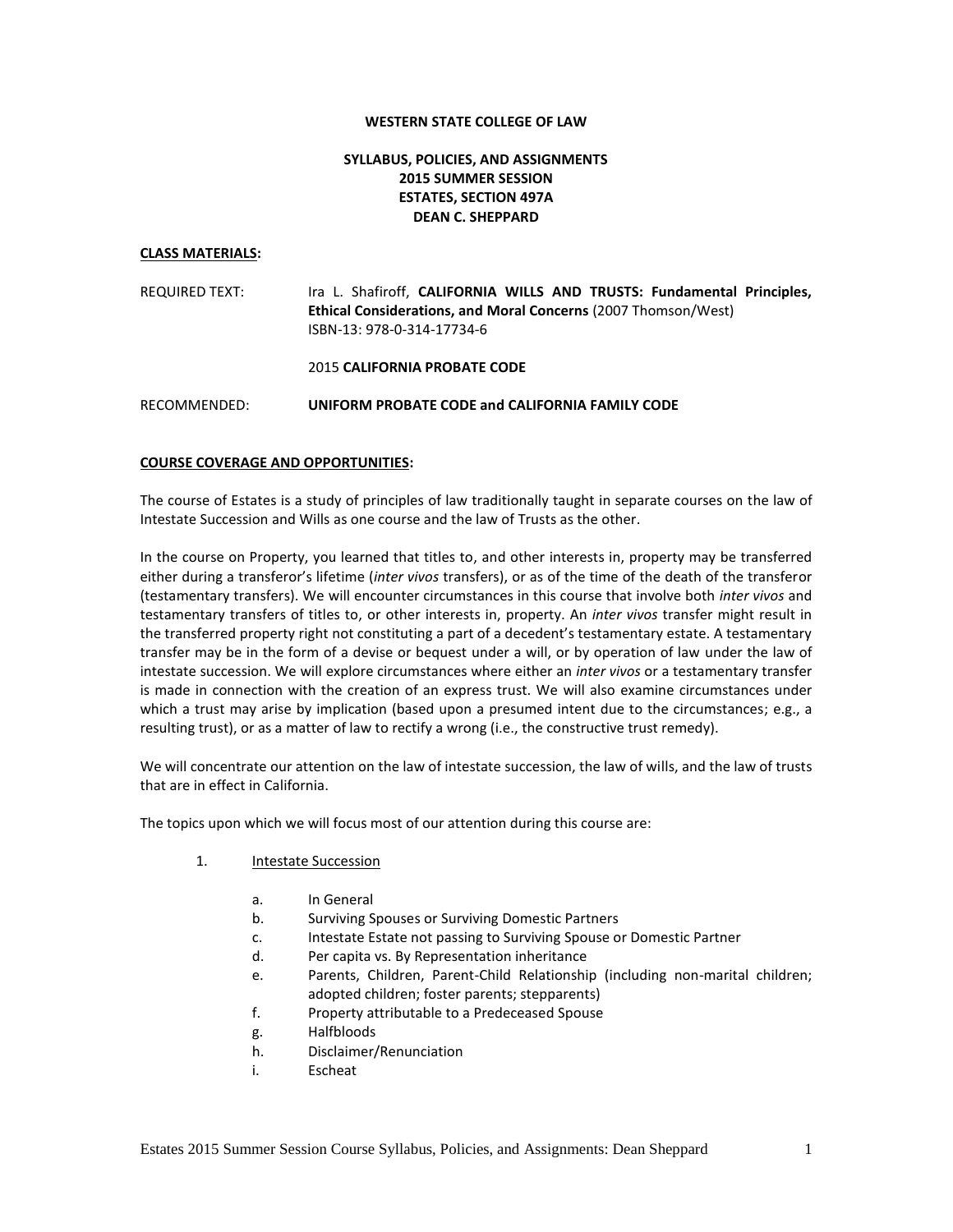- **2.** Wills
	- a. Formal Wills
		- i. Intent
			- ii. Capacity
			- iii. Execution
			- iv. Witnesses
	- b. Statutory Wills and Form Wills
	- c. Holographic Wills
		- i. "material provisions" requirement vs. "material portions" requirement
	- d. What documents comprise a Will?
		- i. Introduction
		- ii. Integration
		- iii. Incorporation by Reference
		- iv. Facts of Independent Significance
		- v. Pour-Over Wills
	- e. Construction problems created by the time gap between Will execution (i.e., creation of a Will) and the death of the maker of the Will (the time at which a Will becomes effective). Until the death of the maker, a Will is an ambulatory document.
		- i. Abatement
		- ii. Ademption
		- iii. Lapse
	- f. Construction problems in general
		- i. Reading the Will as a whole
		- ii. Use of Extrinsic Evidence
			- 1. Is the Will ambiguous?
			- 2. Testator's or Testatrix's Circumstances and Behavior
			- 3. Testator's or Testatrix's Unattested Statements
		- iii. Correcting Mistakes including mistake in the validity of a subsequent testamentary instrument (Dependent Relative Revocation)
	- g. Revocation and Revival of Wills
		- i. Revocation by Instrument or Physical Act
			- 1. Revocation by Instrument
			- 2. Revocation by Physical Act
			- 3. Lost or Destroyed Wills
			- 4. Dependent Relative Revocation
			- 5. Revival
			- ii. Revocation by Operation of Law
				- 1. Omitted Spouse
				- 2. Omitted Child
				- 3. Dissolution of Marriage or Domestic Partnership
				- 4. Family Protection
					- a. Temporary possession of family dwelling
					- b. Exempt Property
					- c. Probate Homestead
					- d. Family Allowance
			- iii. Revocation by change in property holdings
				- 1. Classifications of Gifts
				- 2. Ademption
					- a. By Extinction
					- b. By Satisfaction
					- c. CA Law: Securities
					- d. By Advancement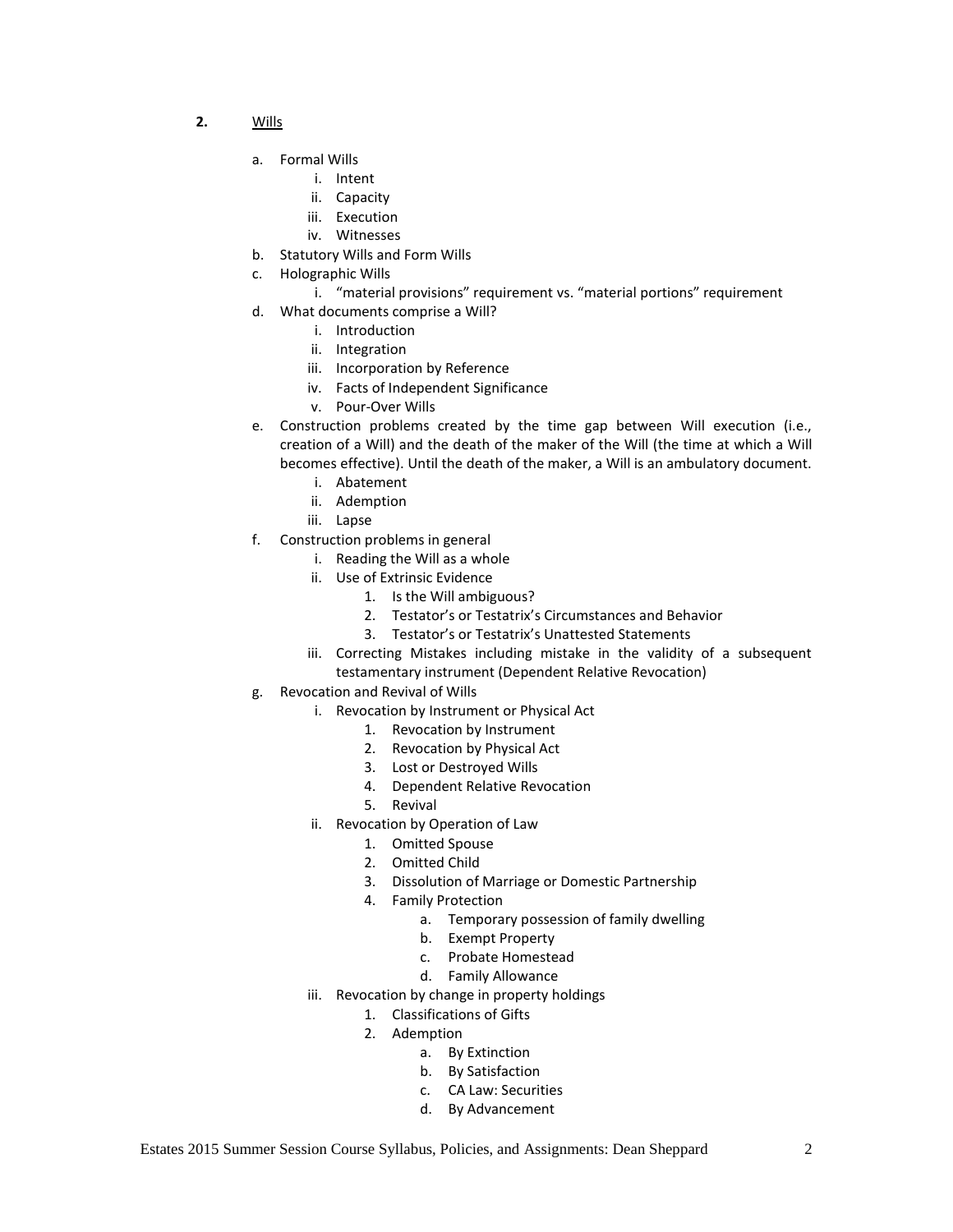- iv. Limits on the Power to Revoke a Will
	- 1. Contracts to make or not to revoke a will
	- 2. Mutual Wills
	- 3. Joint Wills
	- 4. Accrual of cause of action and remedies
- h. Unworthy heir or beneficiaries
	- i. Killers
	- ii. Abusers
- i. Identifying testamentary beneficiaries
	- i. Generally
	- ii. Failure of Issue
	- iii. Class Gifts
	- iv. Lapse and "Anti-Lapse" Statutes
	- v. Simultaneous Death
- j. Identifying what the beneficiary is to receive
	- i. Exoneration
	- ii. Interest and Income accrued during administration
	- iii. After-acquired property
	- iv. Abatement
	- v. No Contest Clauses
	- vi. Testamentary Power and the "Widow's Election"
- k. The Nature of Probate and Summary Procedures
	- i. CA recognition of the tort of intentional interference with expected inheritance [Read: *Beckwith v. Dahl,* 205 Cal.App.4<sup>th</sup> 1039, 141 Cal.Rptr.3d 142, 12 Cal. Daily Op. Serv. 4918, 2012 Daily Journal D.A.R. 5819 (4<sup>th</sup> Dist. Ct. of Appeal, 2012)]
- 3. Trusts
	- a. Categories and elements required for creation:
		- i. Express, Inter Vivos or Express Testamentary Trusts
			- 1. Private Trusts
				- a. Trust intent of Settlor
				- b. Trust Property
				- c. Formalities
					- i. Capacity of Settlor
					- ii. Delivery
					- iii. Statute of Frauds
					- iv. Statute of Wills
					- v. Rule Against Perpetuities
				- d. Trustee
				- e. Beneficiary
					- i. Income Beneficiary
					- ii. Remainder Beneficiary
				- f. Lawful Purpose
			- 2. Charitable Trusts
				- a. Trust intent of Settlor
					- i. General or specific charitable intent
				- b. Trust Property
				- c. Formalities
					- i. Capacity of Settlor
					- ii. Delivery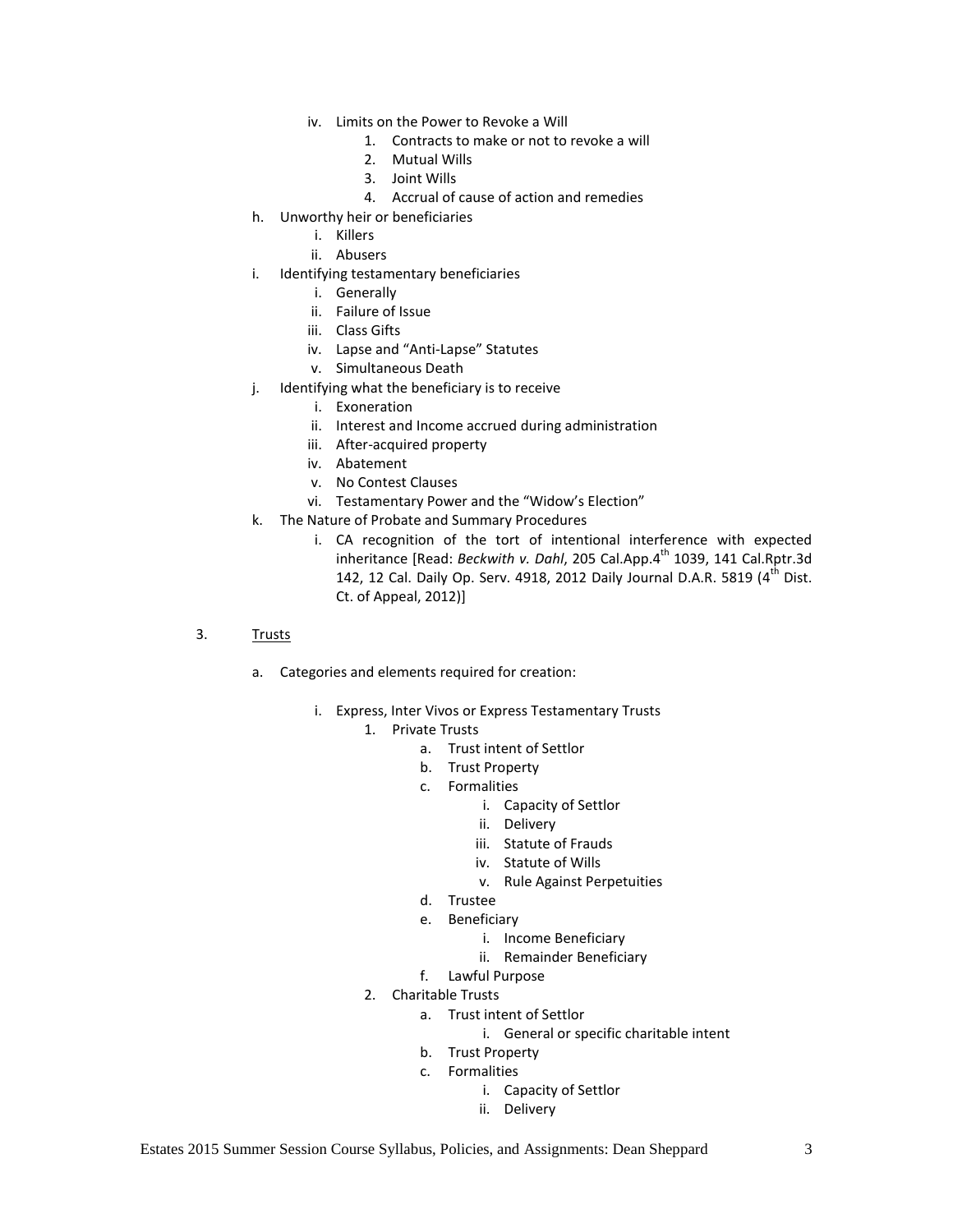- iii. Statute of Frauds
- iv. Statute of Wills
- d. Trustee
- e. The public or a segment of the public as beneficiary
	- i. An individual as a conduit through whom or which a public benefit flows.
- f. Purpose
	- i. Lawful Purpose
	- ii. Charitable Purpose
		- 1. The Cy Pres Doctrine
			- a. General charitable intent is

required

- ii. Additional Categories re Private Trusts
	- 1. Revocable or Irrevocable Inter Vivos Trusts
	- 2. Living Trusts
	- 3. Spendthrift Trusts
	- 4. Trusts with spendthrift characteristics:
		- a. Discretionary Trusts
		- b. Support Trusts
		- c. Blended Trusts
- iii. Trusts Created by Operation of Law
	- 1. Resulting Trusts
		- a. Trusts based on a presumed intent resulting from a particular set of circumstances
			- i. Failed creation of an express trust
			- ii. Excess trust property after expiration or termination of an express trust
			- iii. Purchase money resulting trust
				- 1. The presumption of a trust is overcome and a resulting trust does not exist if the transaction is either a gift or a loan
	- 2. Constructive Trust
		- a. An equitable remedy to force a person who has acquired title to property by, or as the result of, wrongful conduct to deliver that title to the person who should have the title.
- b. Modification or Termination of an Express Trust
	- i. Modification or Revocation by the Settlor
	- ii. Modification or Termination by the Settlor and all Beneficiaries
	- iii. Modification or Termination by all Beneficiaries
		- 1. *Claflin* Doctrine (Majority View)
		- 2. English View (Minority View)
	- iv. Modification or Termination without the consent of all Beneficiaries
		- 1. Reformation
		- 2. Trustee's power to invade trust corpus under judicial supervision
- 4. Estate and Trust Administration
	- a. Probating a Will
	- b. Contesting a Will
		- i. Grounds:
			- 1. Lack of testamentary capacity
			- 2. Undue Influence
			- 3. Fraud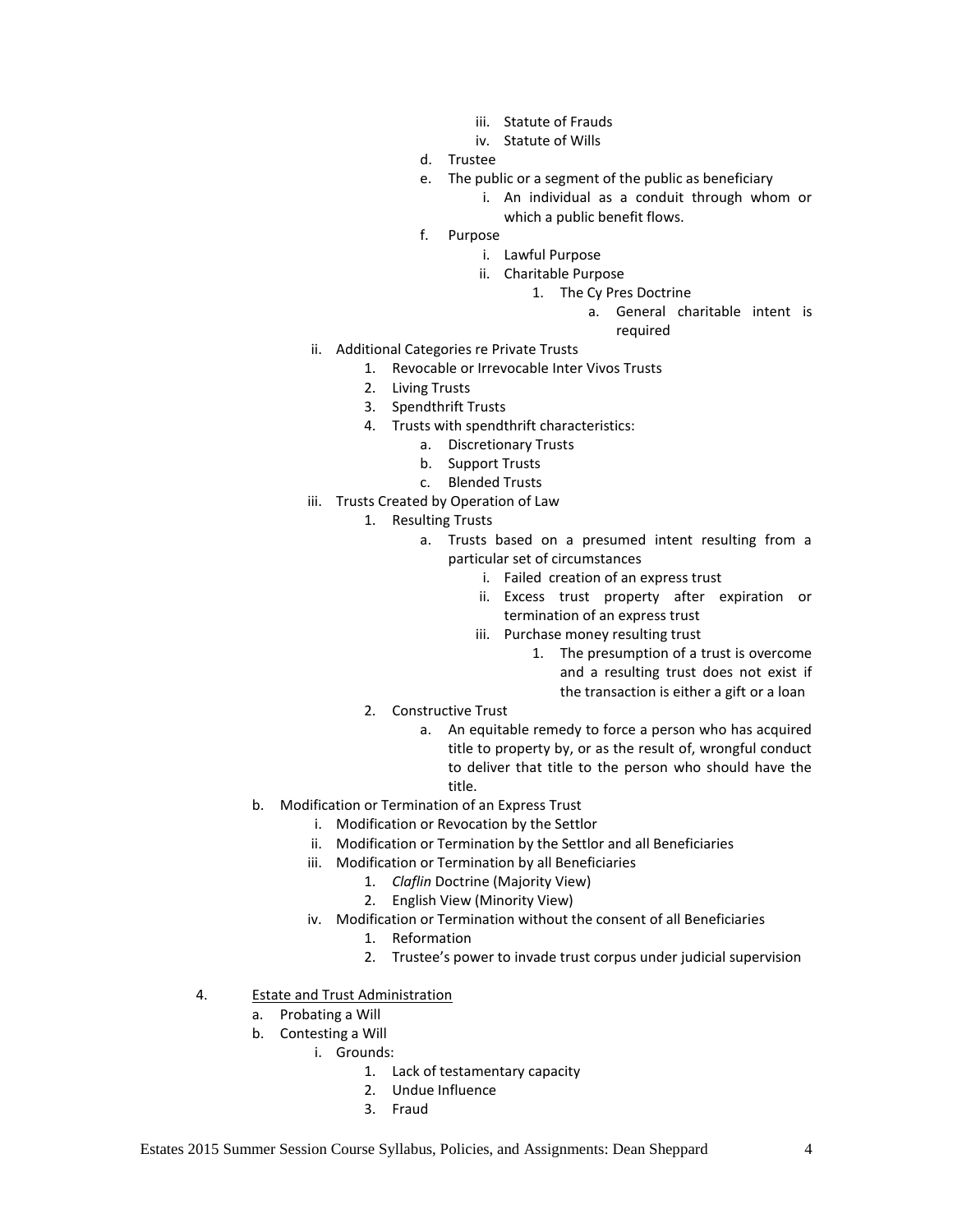- ii. Preparing for the contest—The Role of the Attorney
- iii. Issues that may arise re the testamentary estates of some Gay, Lesbian, or Transgendered Testators or Testatrixes.
- c. Estate Administration
	- i. Marshalling Estate Assets
	- ii. Creditor Claims
	- iii. Fees
- d. The Duty of Loyalty
- e. The Duty of Care
- f. Management Powers and Duties
	- i. Sale or Lease of Realty
	- ii. Operating a Business
- g. Changing Conditions and Administrative Flexibility
	- i. The Deviation Doctrine
- h. Duties to Multiple Beneficiaries: Principal and Income Accounting
- i. The Duty to Account
- j. Liability for Breach of Fiduciary Duty

In this course, you will be provided with opportunities to:

- 1. Enhance your analytical, problem solving, and related skills that you will use as an attorney either in transactional settings, or in dispute resolution settings, or both.
- 2. Develop a working knowledge of various principles of the law of CA regarding intestate succession, wills, and trusts; and in some instances, how a principle of CA law compares with the laws of other jurisdictions.
- 3. Enhance your oral communication skills and legal research and writing skills.

#### **COURSE METHODOLOGY:**

I utilize a combination of classroom methods of instruction to assist you in your efforts to achieve the objectives of this course. Those methods of instruction include: use of the lecture method; use of the "case and statutory deconstruction methods" of exploring and examining legal principles; use of the "Socratic method" of interaction to enable you to engage in self-assessment of your understanding of course material; "problem solving," including group problem solving exercises; and role playing. Those methods of classroom interaction are an integral part of the active learning process in which it is important for you to engage. Please understand that a passive learning approach is not the best method by which to acquire the knowledge and skills necessary to successfully complete a law school course.

#### **COURSE WEBSITE:**

Additional course material, information, and practice exercises are and will be posted to the course website. You may enroll in the course website **at or after 9:00 a.m. on Friday, May 15, 2015**. To enroll in the course website:

- 1. Go t[o http://webcourses.lexisnexis.com.](http://webcourses.lexisnexis.com/)
- 2. Enter your Lexis identification number where indicated.
- 3. Click on the Browse Course Catalog link.
- 4. Click on the link for Western State.
- 5. Click on the "Enroll" button to the right of the course name: Estates #112176
- 6. Enter the access code where indicated. The access code is: SHEPPARDESTSU15.
- 7. Click the submit button.

Please notify me if you encounter any problem enrolling in the course website.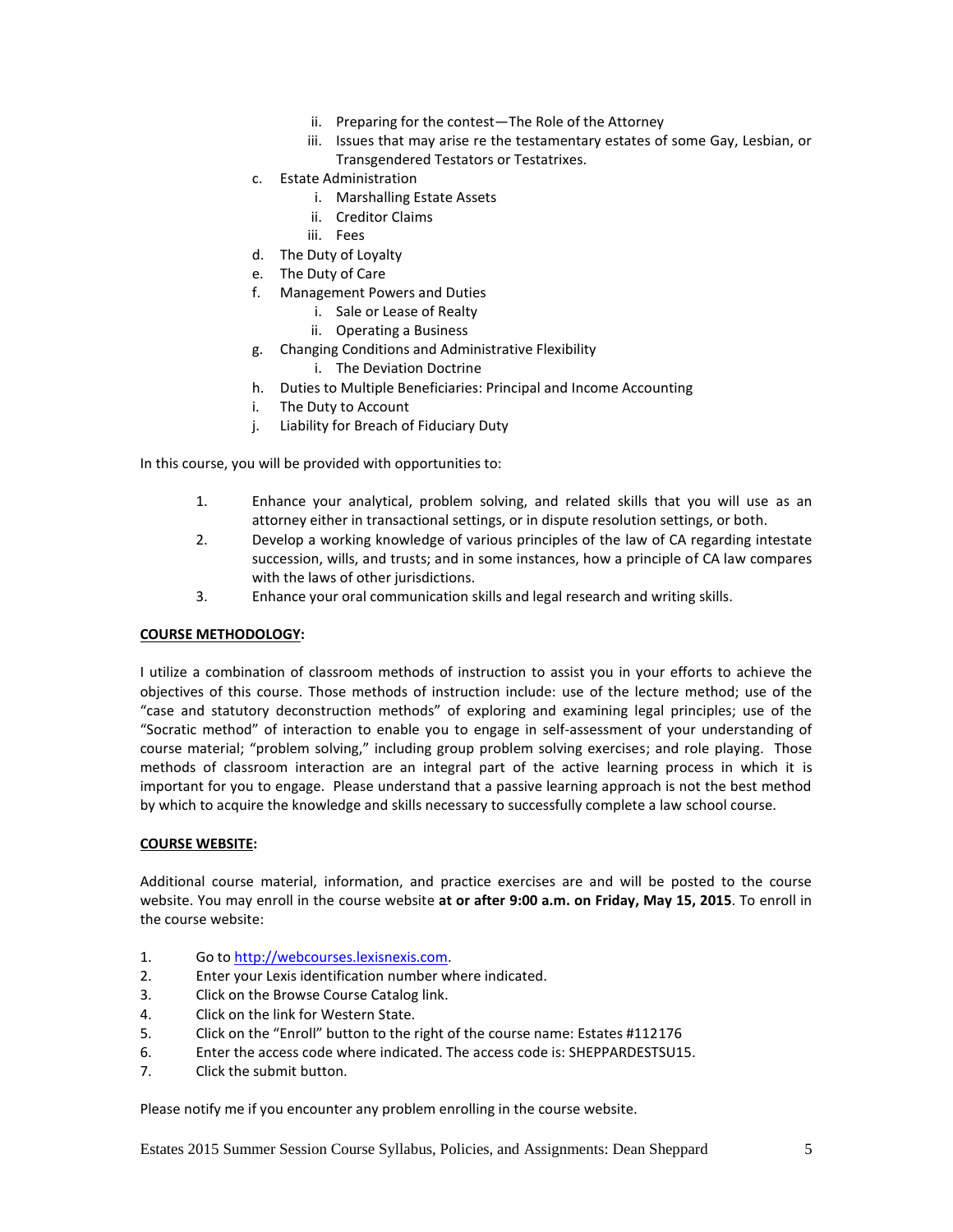## **EXAMINATIONS AND GRADING:**

There will be one on-campus, graded, closed book/closed notes, examination in this course. You will not be allowed to use books, notes, or other reference material during the final examination that will be administered to you as part of this course.

## **Course Final Exam**

A three-hour final exam will be administered to you. The final exam will be comprised of a set of objective questions (allotted time—one hour), *and either* two one-hour essay problems; *or one* two-hour essay problem.

The maximum number of points that you can earn on the final exam is 100. I will inform you of the allocation of points regarding each segment of the final exam either prior to or on the last day of class.

## **Grading**

Your academic performance in this course will be measured and recorded using a numeric grade system on a scale of 0.0 to 4.0. Please also read that portion of the current edition of the Student Handbook regarding the "Grading System and Student Honors."

A final exam score of 90 or better will earn you the course grade of 4.0. A score of 89 will earn you a grade of 3.9; 88 will earn you a grade of 3.8 and so forth. Hence, a score of 80 points will earn you a grade of 3.0; a score of 75 will earn you a grade of 2.5; and a score of 70 will earn you a grade of 2.0.

## **Practice Exams, Issue Spotting Exercises, Etc.**

I encourage you to include exam writing, or exam taking, exercises **as part of your daily study habits**. The time devoted to any such exercise can range from about ten minutes to an hour.

I am amenable to reading and critiquing **practice writing exercises** to the extent that time will permit. I encourage you to email to me issue spotting, or IRAC, or other exam writing **exercises** that you wish for me to critique for your benefit.

# **OFFICE HOURS, OFFICE TELEPHONE NUMBER, E-MAIL ADDRESS, FAX NUMBER:**

I encourage you to communicate with me on a regular basis. If you are not able to meet with me during my office hours for any reason whatsoever, please do not hesitate to communicate with me by e-mail, telephone, or fax.

I will be available for office consultations by appointment. I expect to maintain the office hours noted below **beginning** Tuesday, June 2, and **ending** Thursday, July 23.

Unless you are advised to the contrary, my **office hours** during the 2015 Summer Session will be from 3:00 p.m. until 6:00 p.m. on Tuesdays and Thursdays. If my schedule permits, I am amenable to meeting with a student or a group of students after the conclusion of a class session if I receive a request from a student to do so.

You are required to "sign-up" for office appointments in the Faculty Appointments Book maintained by the faculty secretarial staff. Office appointments will be conducted in 15-minute blocks of time. You may reserve a maximum of two consecutive blocks of time (i.e., one-half hour) per office appointment. Appointments for two or more students at a time are encouraged.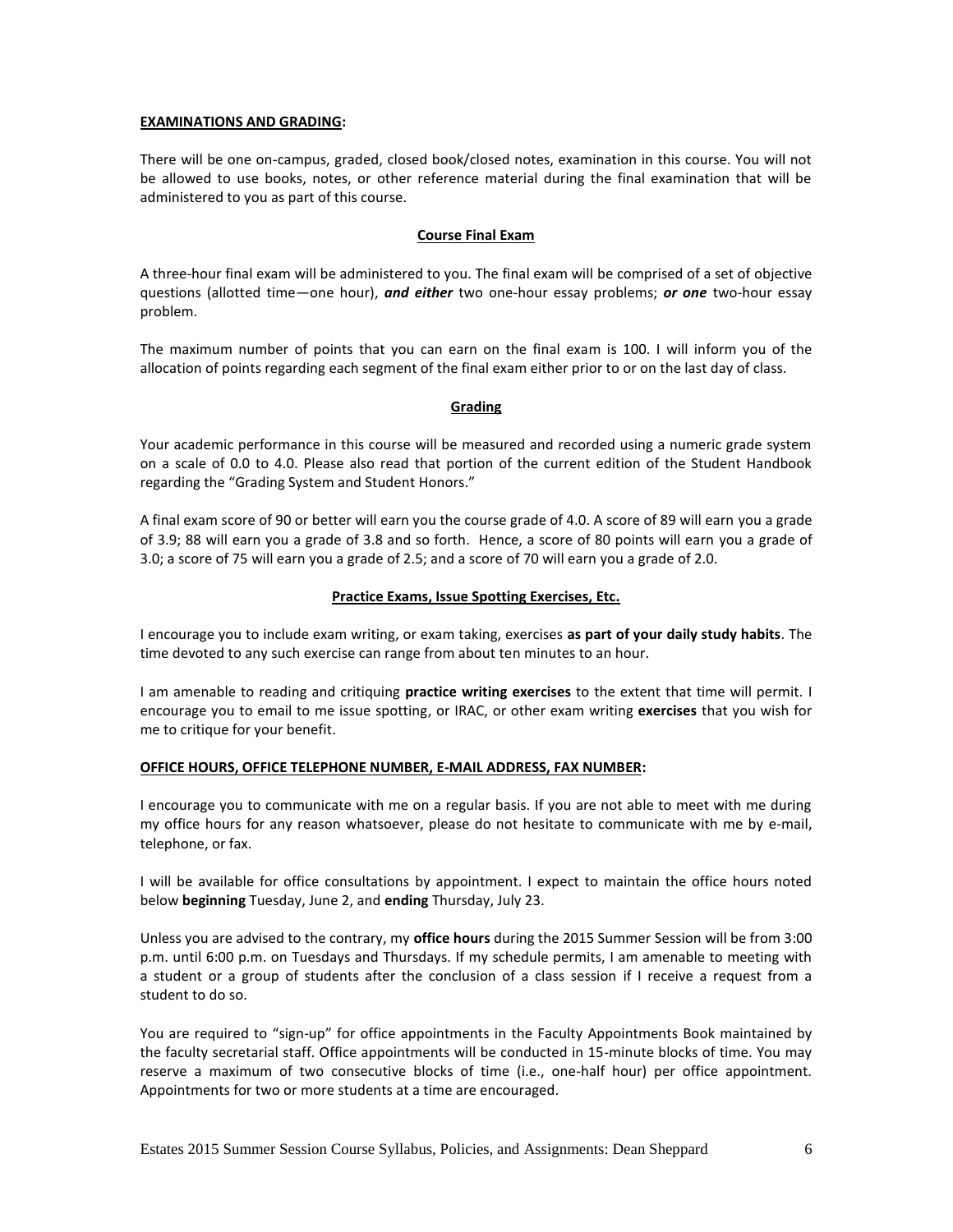You may contact me via e-mail by addressing your communication to [csheppard@wsulaw.edu.](mailto:csheppard@wsulaw.edu)

You may contact me via telephone by calling (714) 459-1152. The faculty fax number is (714) 525-2786.

#### **ATTENDANCE, CLASS PARTICIPATION, DECORUM, AND SEATING:**

**Attendance in class is mandatory.** If you miss more than six hours of class sessions, you will be subject to being administratively withdrawn from the course. If you have not already done so, you should study the appropriate portions of the current edition of the *Student Handbook* regarding attendance requirements.

Due to possible differences in the manner in which course materials are covered in class, you are **not** permitted to "make-up" a missed class by attending another section of this course regardless of whether the other section is taught by another Professor, or by me.

**To be successful in law school, you must be an active learner. You will gain maximum benefit from class attendance only if you have engaged in a proper preparation for class. Proper preparation for class by you will include, but not be limited to: proper time management; engaging in a critical reading and rereading of text assignments; briefing case opinions included in the assigned reading; critically reading and re-reading text notes and footnotes; analyzing problems included in the assigned reading; critically reading court opinions of the cases cited in the text notes, or text problems, or as otherwise assigned by me; reviewing and editing your class notes from prior class sessions; personally preparing and reviewing study aids (e.g., sections of your personally prepared course outline, flash cards, and/or flow charts); reading and re-reading appropriate segments of hornbooks, treatises, or commercial study aids; and including some form of exam taking exercise as part of your daily study habits.**

You should be prepared to participate in class on a regular basis. You should be an active listener in class at all times when you are not speaking in class. Being an active listener includes assessing whether you understand, or you do not understand, comments being made by me, or by one of your classmates. If you conclude that you do not understand the comments, you should raise your hand to be recognized, and when recognized by me, you should voice your question or questions. If you understand the comments, you should then assess whether you agree or disagree with those comments. More importantly, you should assess the reason or reasons for your agreement or disagreement. Please do not hesitate to seek recognition to voice questions or comments along those lines as well.

If you are not prepared for a particular class session, please so notify me prior to the start of that class session. You will not be penalized for being unprepared for a class session **unless** you have been unprepared for two prior class sessions. If you have not been prepared for two prior class sessions, I may regard you as being absent from the third class session for which you are also unprepared. Furthermore, I may regard you as being absent from any subsequent class session for which you are not prepared. Of course, you will not be regarded as being unprepared for class if you make a bona fide, but erroneous, attempt at analyzing a particular question or point that is a subject of discussion during a class session.

You are expected to maintain proper decorum when entering the classroom, while attending and participating in each class session, and when departing the classroom.

A seating chart will be circulated during the initial class session.

Each class session from 6:30 PM to 8:00 PM and from 8:15 PM to 9:45 PM is a separate class session. Hence, we will convene for two class sessions each evening we meet during the summer session. I will circulate attendance sheets for each class session (i.e., two attendance sheets each Tuesday and Thursday upon which the Estates course will be conducted during the summer session).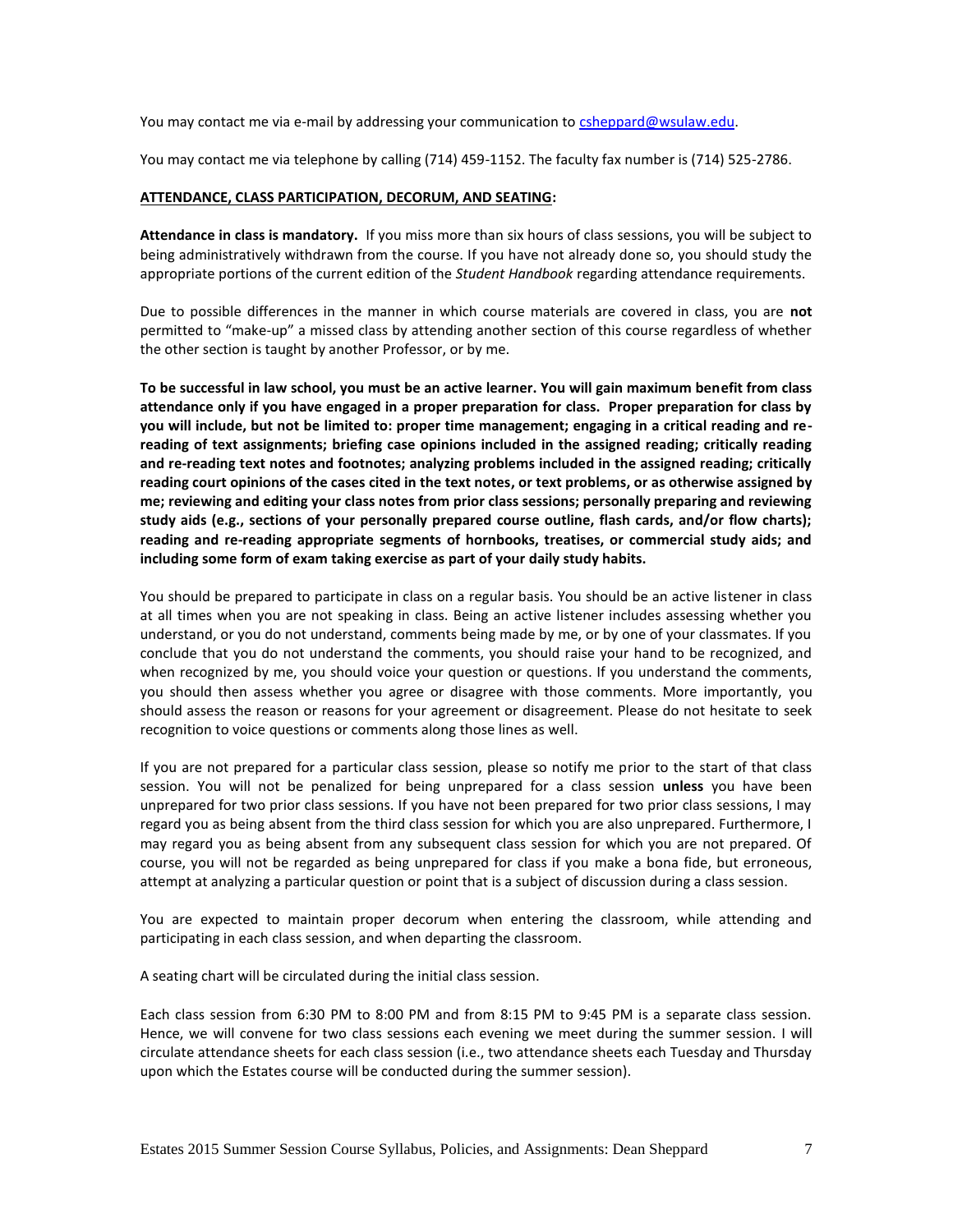## **DISABILITY SERVICES STATEMENT**

Western State College of Law provides accommodations to qualified students with disabilities. The Disability Services office assists qualified students with disabilities in acquiring reasonable and appropriate accommodations and in supporting equal access to services, programs, and activities at Western State College of Law.

To seek reasonable accommodations, a student must contact Donna Espinoza, Sr. Asst. Dean of Student Services and Disabilities Services Coordinator, whose office is in the Second Floor Student Services Suite. Dean Espinoza's phone number and email address are: (714) 459-1117; [despinoza@wsulaw.edu.](mailto:despinoza@wsulaw.edu) When seeking an accommodation, a student should notify Dean Espinoza of her or his specific limitations and, if known, her or his specific requested accommodation. Students who seek accommodation will be asked to supply medical documentation of the need for accommodation. Classroom accommodations are not retroactive. In-class accommodations are effective only upon the student sharing approved accommodations with the instructor or professor. Therefore, students are encouraged to submit a request for accommodations to Dean Espinoza at the earliest possible moment to allow for time for necessary documentation to be gathered and assessed. If you have a concern or complaint in this regard, please notify Dean Espinoza, or please so notify me in my capacity as Associate Dean of Students. Complaints will be handled in accordance with the College of Law's "Policy against Discrimination and Harassment."

## **READING ASSIGNMENTS:**

| <b>WEEK</b> | <b>DATE</b>    | <b>SUBJECTS</b>                                 | <b>READING ASSIGNMENTS</b>         |
|-------------|----------------|-------------------------------------------------|------------------------------------|
| 01A         | $06 - 02 - 15$ | Intestate Succession: Generally; Surviving      | Pp. 99 - 177; Intro. & Gen.        |
|             |                | Spouses & Surviving Domestic Partners;          | Course Material Supp. $1 - 6$ ;    |
|             |                | Children and other lineal descendants;          | Intestate Succession Supp. $1 - 7$ |
| 01B         | $06 - 04 - 15$ | <b>Intestate Succession: Property</b>           | Pp. $177 - 194$ and Pp. $1 - 8$ ;  |
|             |                | Attributable to a predeceased spouse;           | Intestate Succession Supp. 8 - 11  |
|             |                | Halfbloods; Collateral Heirs; Unworthy          |                                    |
|             |                | Heirs; Aliens; Escheat                          |                                    |
|             |                |                                                 |                                    |
|             |                | Wills – In General; Testamentary Intent         | Pp. $195 - 232$ ; Wills: Intro.    |
|             |                | and Testamentary Capacity; Insane<br>Delusions; | Material Supp. $1 - 6$             |
| 02A         | 06-09-15       |                                                 |                                    |
|             |                | Wills - Fraud; Undue Influence;                 | Pp. $232 - 305$                    |
| 02B         | $06-11-15$     | Wills - Mistake; Components of the Will         | Pp. 306-375; Wills: Components,    |
|             |                | (Integration, Incorporation by Reference,       | etc. Supp. $1 - 4$                 |
|             |                | Facts of Independent Significance);             |                                    |
|             |                | Formalities of Execution: Attested Wills        |                                    |
| 03A         | $06-16-15$     | Wills - Formalities of Execution:               | Pp. 375-438; Wills: Components,    |
|             |                | Holographic Wills; Statutory Wills;             | Supp. $5 - 8$ ; Wills:<br>etc.     |
|             |                | Interested Witnesses; Conditional Wills.        | Revocation, etc. Supp. 1; Chart re |
|             |                | Choice of Laws. Codicils. Revocation by         | Powers of Appointment              |
|             |                | Instrument or Physical Act.                     |                                    |
| 03B         | $06 - 18 - 15$ | Wills - Revocation by Operation of Law:         | Pp. 439 - 504; Wills: Revocation,  |
|             |                | Omitted Spouse; Omitted Child;                  | etc. Supp. $1-6$ ;                 |
|             |                | Dissolution of Marriage or Domestic             | Wills: Beneficiaries, etc. Supp. 1 |
|             |                | Partnership; Family Protection.                 |                                    |

To be properly prepared for class sessions, you must complete an appropriate, critical reading and study of the assignments that are listed in the following "Table of Reading and Study Assignments."